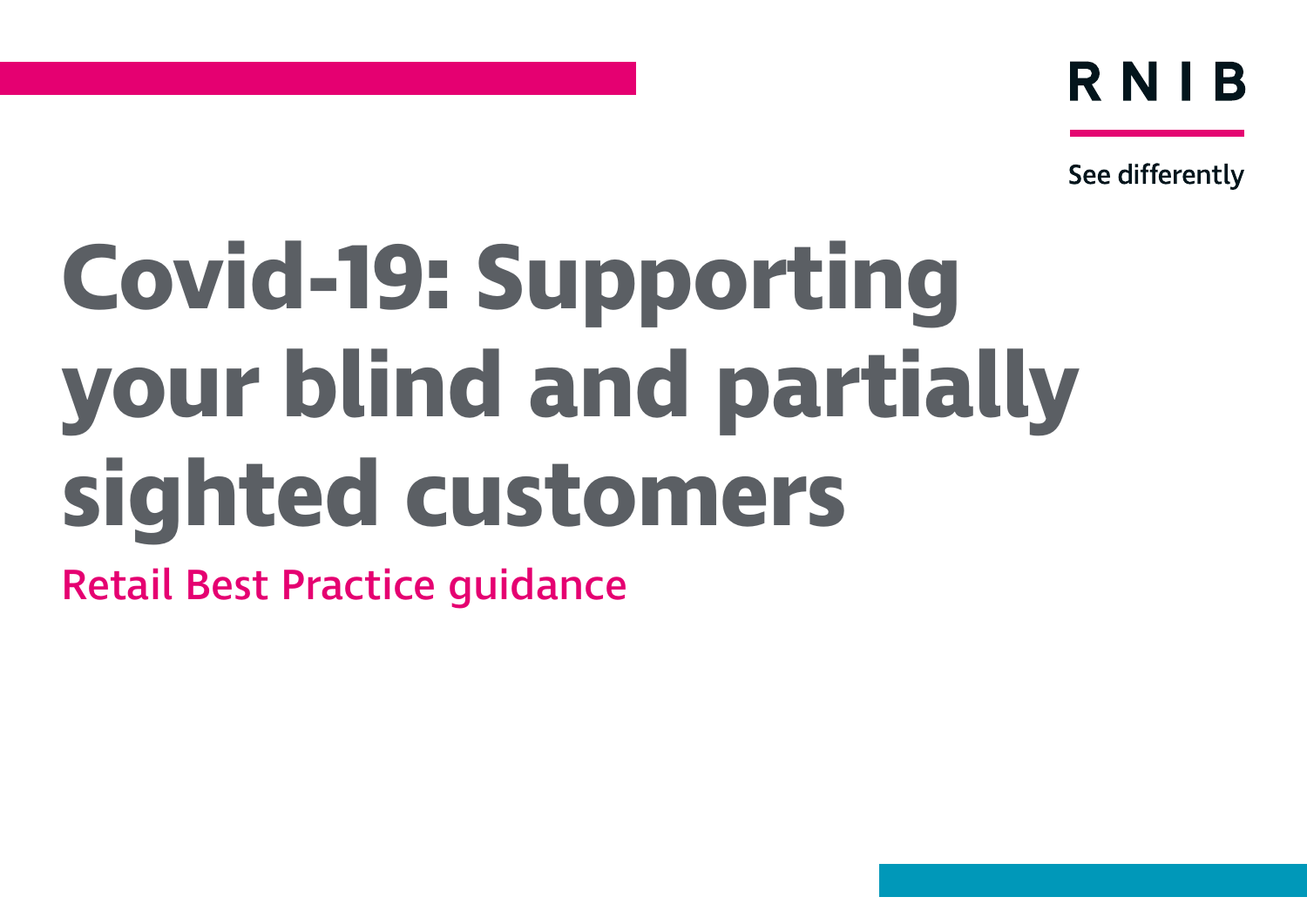## Introduction

As the lockdown risk is managed, we want to support your staff in helping customers in "vulnerable situations" by offering some simple guidance to complement your efforts. This will not only support your customers with sight loss but help to dramatically improve the overall customer experience. Everyone sees differently.

This ranges from people with perfect sight (or so-called '20/20 vision') to those who see darkness or nothing at all. That said, 93 per cent of people who are registered blind or partially sighted can see something, which can come as a surprise to the general public.



## Information

As stores adapt to the situation, providing up-to-date information about any provisions being put in place is key. It is important to share what physical changes you are making within the store environment, as well as policy changes. This could include floor indicators, payment zone protective screens, temporary signage, priority opening times and changes to store layouts/one-way systems. Not everyone will be able to see these, so try to include this information across your channels to help prepare your customers.

If there is temporary signage displayed in store to advise on store layout, policy changes or opening times, try to ensure that the smallest print used is in at least size 14 font – hand-written notes can be difficult for everyone to read. But, where you can, verbalise these changes to your customers.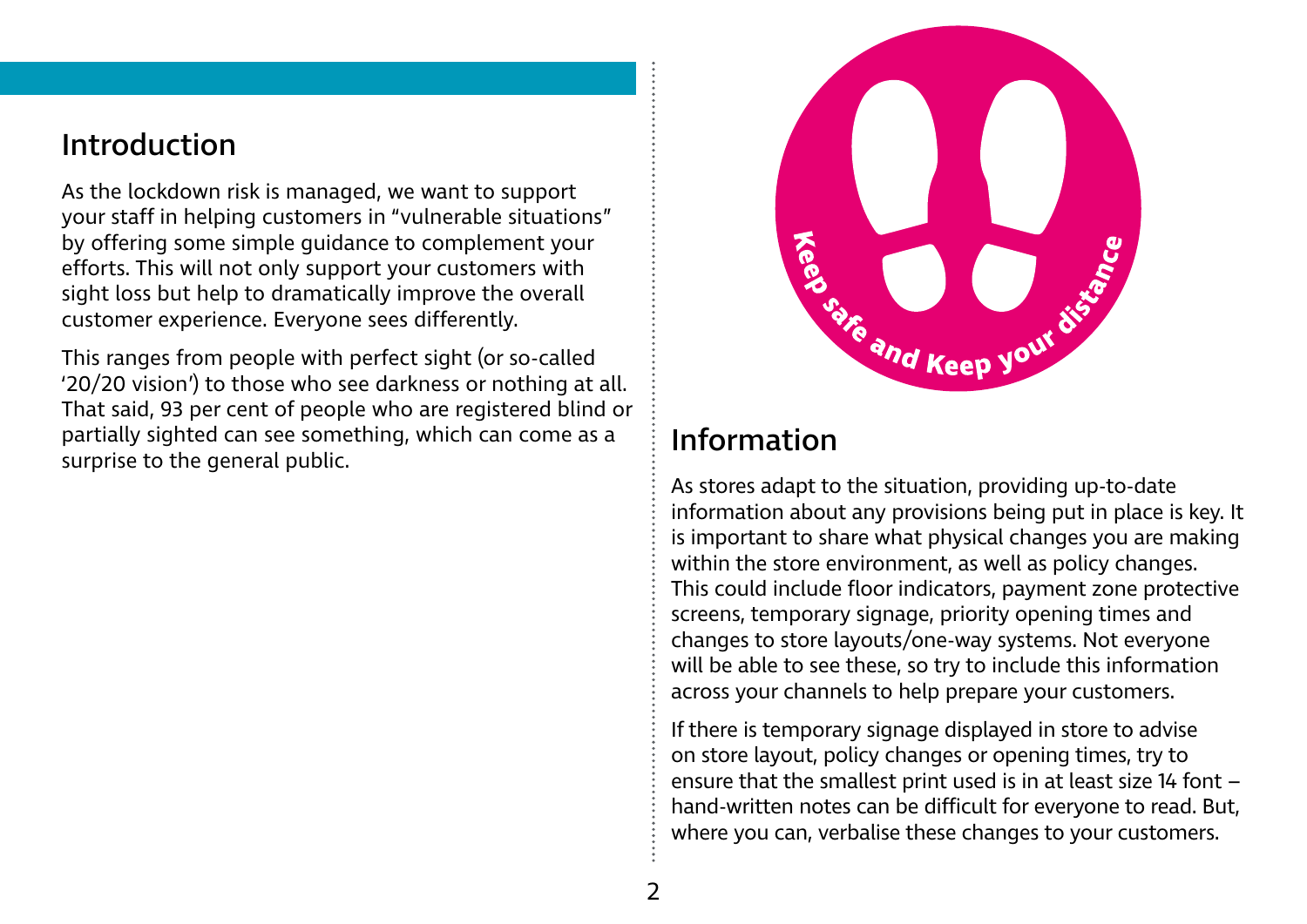## Visual indicators and awareness

It's important to remember that blind and partially sighted people don't necessarily "look blind". Not all blind and partially sighted people wear dark glasses, have a cane or a guide dog, so be mindful that it may not always be obvious. If you think that someone might require assistance or they have a visual indicator (**which includes wearing the sunflower lanyard or social distancing indicator**), a simple introduction and "Is there anything I can assist you with?", can go a long way.

**Social distancing:** From our research, we found that almost two thirds of blind or partially sighted people say they've found maintaining a social distance difficult – guide dogs are amazing animals, but they are unaware that social distancing is in force. Potential announcements such as: "Please maintain your social distance and consider others around you." could help to support all customers.

**Staff:** Introduce yourself as customers may not see your uniform/name tag – "Hi I'm Steve, your customer support rep, is there anything I can do to help today?". For more information on how to interact with your blind and partially sighted customers, please refer to our "Helping you to help your customers" resource.

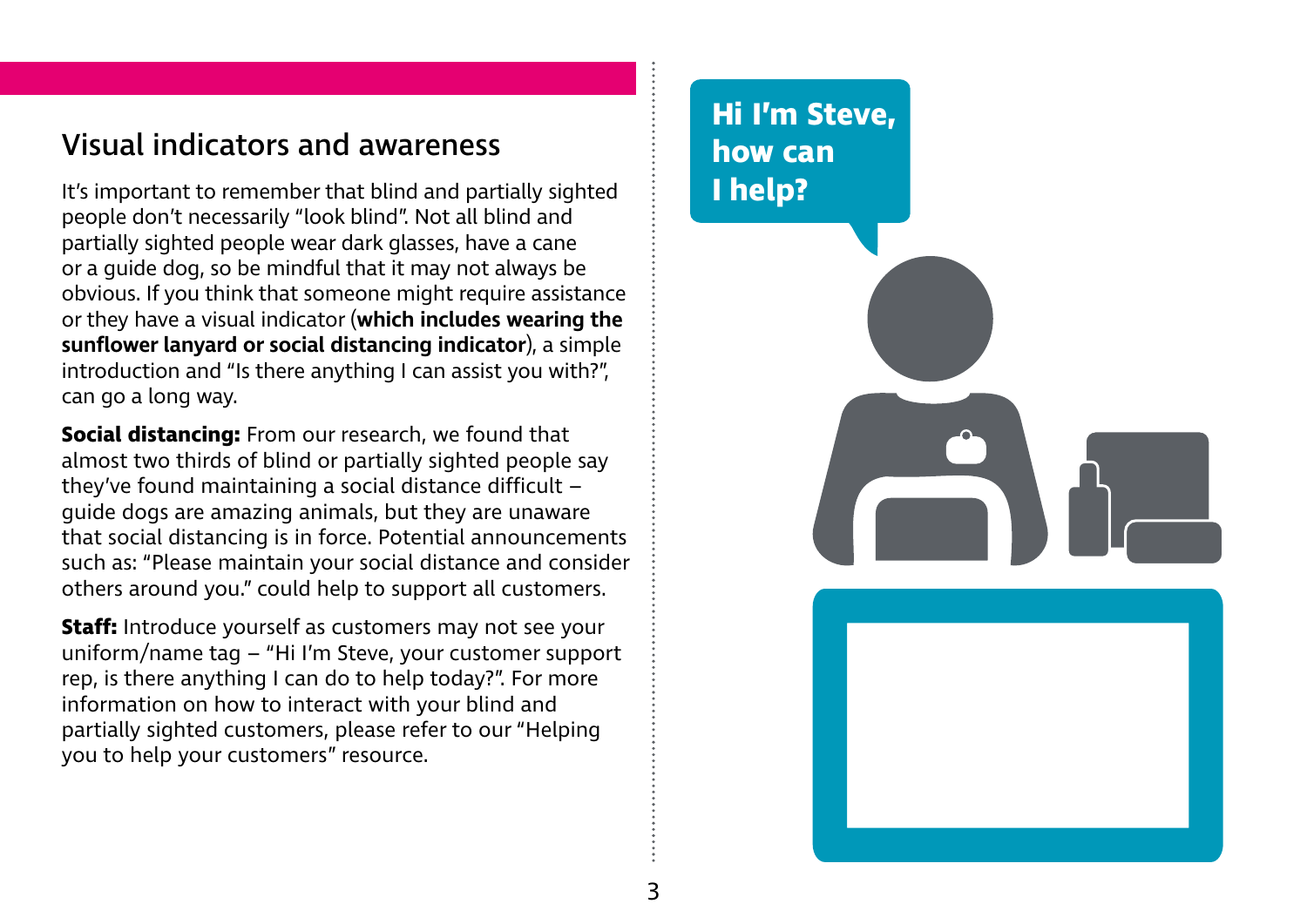## In-store & customer experience

## **Guiding**

Our research shows that 48% of blind or partially sighted people are concerned or anxious about following social distancing guidance correctly. Providing sighted guiding for someone who is blind or partially sighted is still possible to do safely by following the Department of Health and Social Care (DHSC) "Supporting people outside their home" (**[bit.ly/3kekkLC](https://bit.ly/3kekkLC)**) guidance and our own RNIB sighted guiding guidance (**[bit.ly/2ZD3Wwf](https://bit.ly/2ZD3Wwf)**).

Staff or volunteers providing sighted guiding, as well as following the gov's working safely during coronavirus (**[bit.ly/2DX7rpE](https://bit.ly/2DX7rpE)**) and your own organisation's policies, should be mindful how to obtain records of the people who will be supported in an accessible manner for NHS Test and Trace proposes. If it is not deemed safe to adhere to social distancing measures, verbal guiding may have to be considered.

More information on guiding on the RNIB website: **[rnib.](http://rnib.org.uk/advice/guiding-blind-or-partially-sighted-person) [org.uk/advice/guiding-blind-or-partially-sighted-person](http://rnib.org.uk/advice/guiding-blind-or-partially-sighted-person)**

#### **Colour contrast**

Be mindful of the visual appearance of any temporary signage, ensuring there is clear colour conrast – otherwise blind and partially sighted customers may not be able to read it. Also, try to add this same logic to any online content you create.

#### **Tactile markers and audio announcements**

We support the use of safe tactile indicators or markers and audible announcements to provide your customers with information in non-visual forms. For example, using tactile floor markers when queuing to enter a store or paying for goods.

## **Flexibility for guides**

Many stores are still requesting that people shop by themselves, rather than with others in their household. As these policies have been relaxed for parents with children, we hope that you'll consider extending the same provision for people who are blind or partially sighted and require guiding or assistance.

#### **Hygiene**

For many blind and partially sighted people, identifying products in-store can be a difficult and an extremely tactile process. To maintain the required level of hygiene, please highlight to your blind and partially sighted customer where they can sterilise their hands, baskets or trolleys.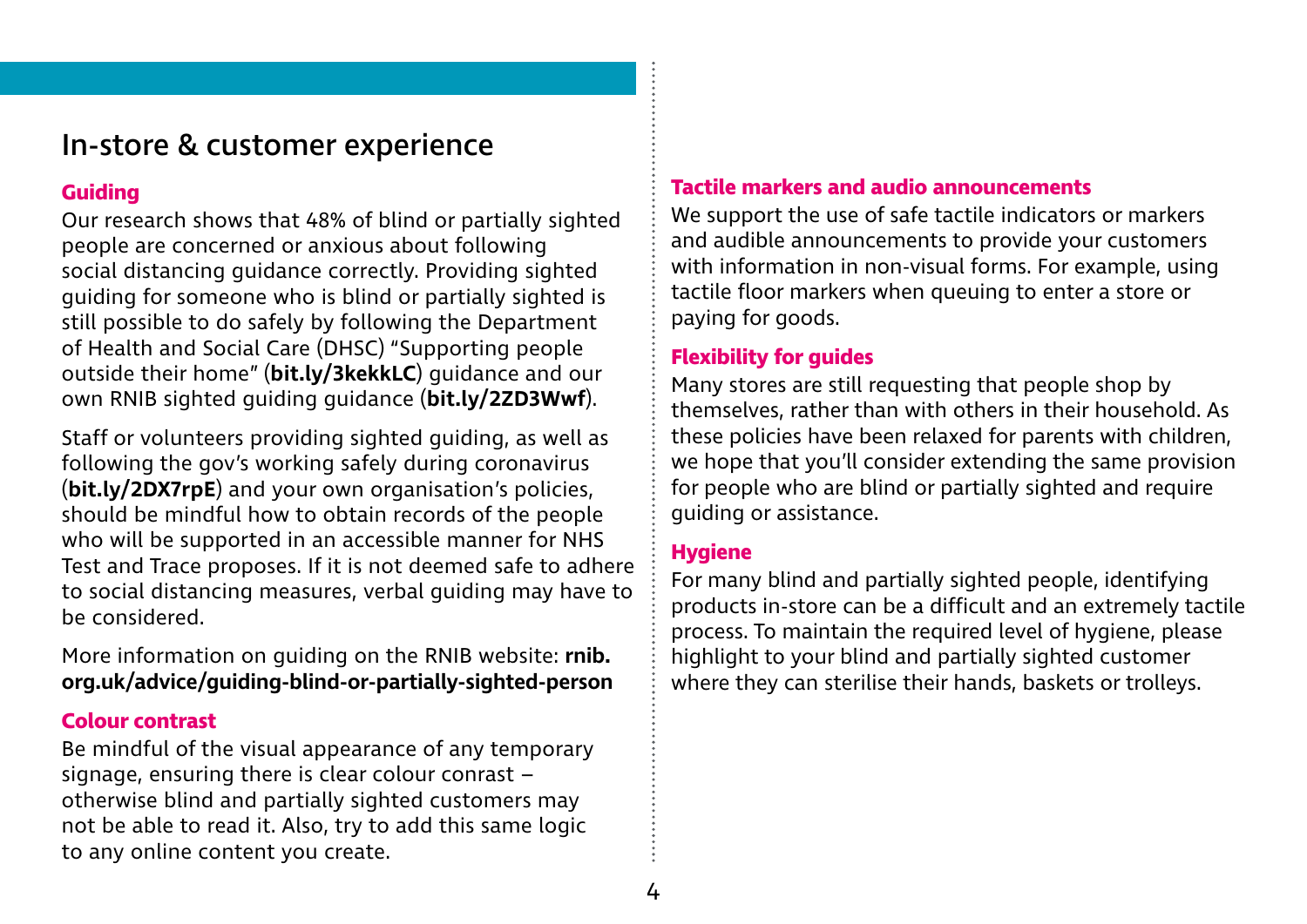#### **Protective screens**

With the installation of protective screens in-store, it's important to ensure there is good contrast, so they don't create unnecessary confusion. This can be as simple as putting tape around the edge of the screen and payment terminal location.

#### **Payment**

We support the use of contactless payment and the increased £45 limit, along with the smart device payments in some stores. However, for those that need to use cash, be aware that suggesting that this can only be done via a self-service checkout could prove difficult for some customers living with sight loss.



# Innovative accessible solutions

We know that many retailers are exploring how to better support their customers with innovative ways of delivering information; such as the ability to scan and pay for goods. We support the use of technology in achieving this and we are here to help you maintain the accessibility and inclusive nature of any solution.

**If you would like to get in touch with us, email our team at [BusinessLink@rnib.org.uk](mailto:BusinessLink@rnib.org.uk)**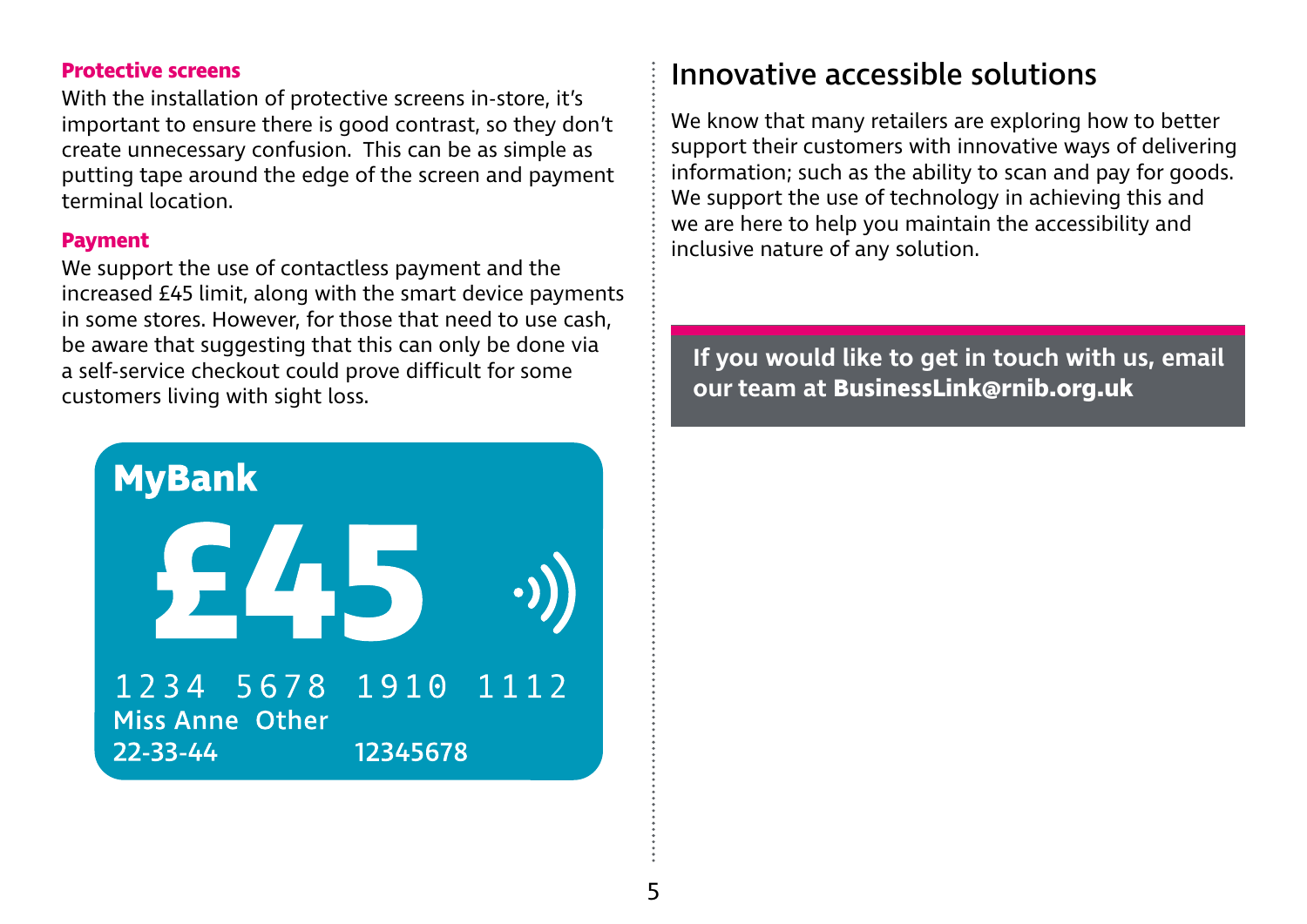## Home delivery and Click & Collect

If you are dropping a delivery at the door of a blind or partially sighted customer, or providing a 'Click & Collect' service, step back, introduce yourself and let the customer know where you have placed the package or delivery. Using specific language, such as: "Your shopping is in several bags to your left in the porch" will be far easier for someone to track than "It's there" and pointing.



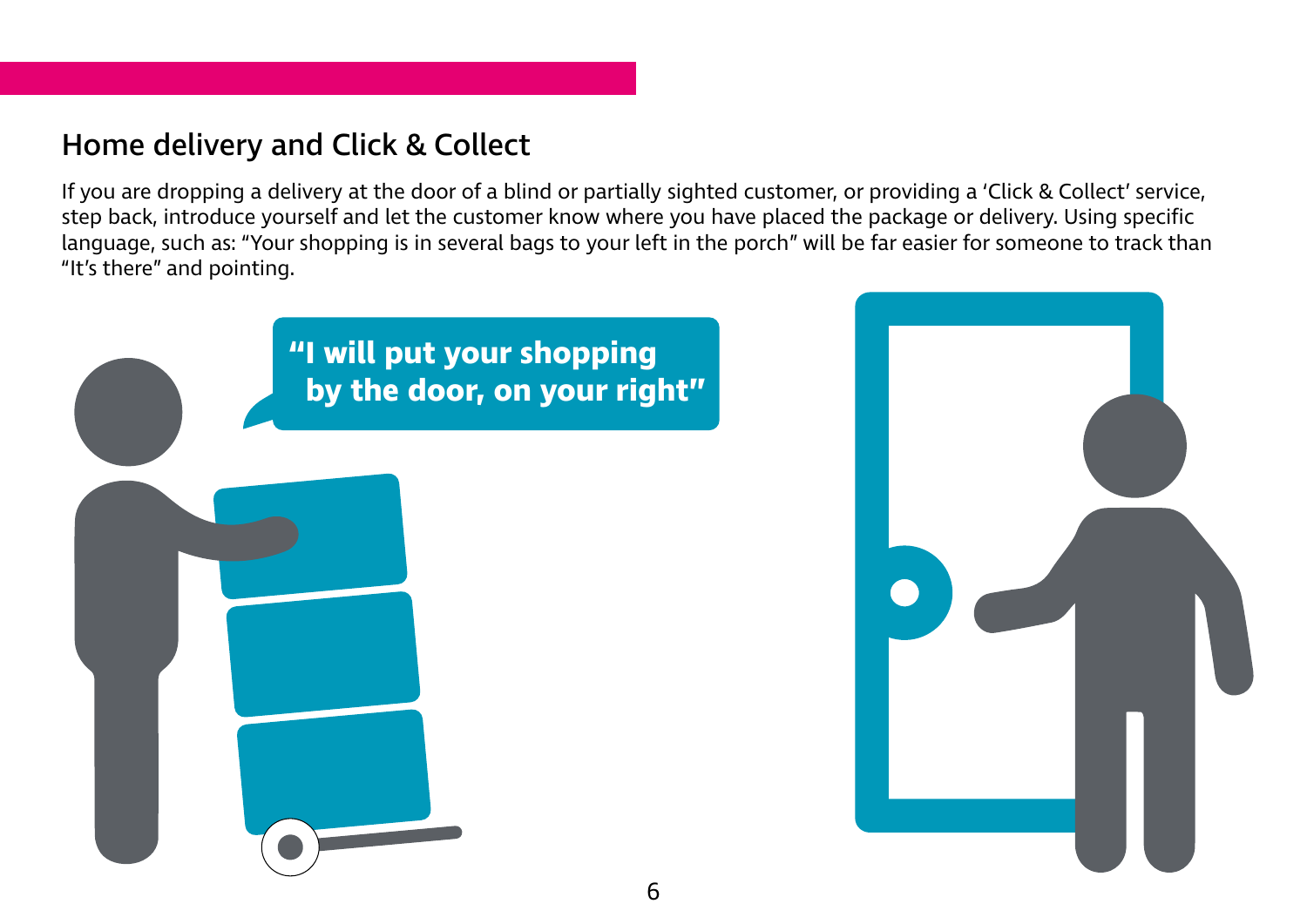## Online, social media and video content

With the ever-changing landscape, it's vital that we maintain the accessibility of websites, apps, social and all other media content. Good practices can easily be broken in a time of change, resulting in customers being excluded from important information and updates – **remember, maintaining accessibility can be the difference between successfully purchasing your goods or not**.

When making video content, it is also key to consider that the narrative does not rely on the visuals within your content. So, if you create a video, try and see if you get all of the information just by listening.

Find advice on accessible information on our website: **<https://t.co/5DN8rzlY6x?amp=1>**